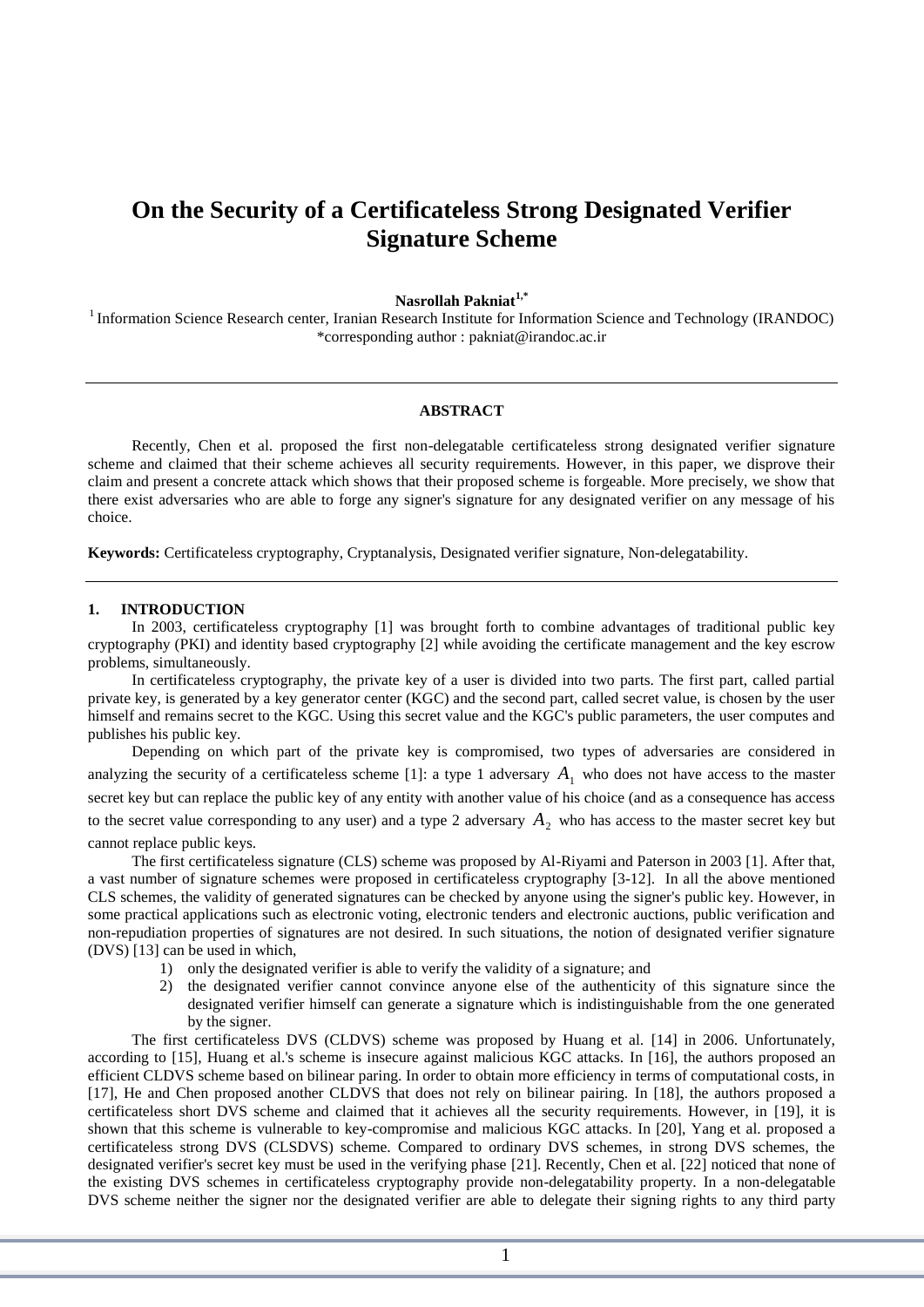without revealing their secret keys [23]. The authors further proposed the first non-delegatable CLSDVS scheme and claimed that their scheme achieves all the security requirements, i.e., unforgeability, source hiding and nondelegatability. However, in this paper, we disprove their claim and show that their scheme is forgeable. More specifically, by providing a concrete attack, we show that in Chen et al.'s scheme a type 1 adversary, considered in certificateless cryptography, is able to forge any signer's signature for any designated verifier on any arbitrary message.

The rest of this paper is organized as follows. In Section 2, we review Chen et al.'s non-delegatable CLSDVS scheme. In Section 3, we demonstrate that their scheme is not unforgeable contrary to what is claimed. Finally, we conclude the paper in Section 4.

#### **2. Review of Chen et al.'s non-delegatable CLSDVS scheme**

In this section, we review Chen et al.'s non-delegatable CLSDVS scheme proposed in [22]. In the rest of this paper, we use the same notations as in [22].

Chen et al.'s scheme consists of the following algorithms:

**Setup**: Performed by the KGC.

- Input: The security parameter  $k$ .
- Process:
	- o Chooses two random values  $a,b \in Z_p$  where, p is a large prime and uses the chosen values to define the curve *E* .
	- o Chooses two groups G and  $G_T$  with the same prime order q greater than  $2^k$ , where G is a subgroup of the group of the points on an elliptic curve *E* .
	- o Chooses a generator *P* of *G* .
	- $\circ$  Chooses a bilinear map  $e : G \times G \to G_T$ .
	- o Chooses cryptographic hash functions  $H_1$ :  $\{0,1\}^* \to G$ ,  $H_2$ :  $\{0,1\}^* \times G \to G$  and  $H_{3}: G \times G_{T} \rightarrow Z_{q}^{*}$ .
	- o Chooses a random value  $s \in \mathbb{Z}_q^*$ .
- Output: The master secret key *s* which will be secured by the KGC and the system parameters  $params = (q, G, G<sub>T</sub>, e, P, H<sub>1</sub>, H<sub>2</sub>, H<sub>3</sub>)$  which will be published.

**Partial-Private-Key-Extract**: Performed by the KGC.

- Input: *params*, the master secret key *s* and an identity  $ID_i$  corresponding to a user *i*.
- Process:
	- $\circ$  Computes  $Q_i = H_1$ (*ID*<sub>*i*</sub>).
	- $\circ$  Computes  $S_i = sQ_i$ .
- Output: The partial private key  $S_i$  which will be sent securely to the user  $i$ .

**Set-Secret-Value**: Performed by each user *i* .

- Input: *params* .
- Process:
	- $\circ$  Selects a random value  $x_i \in \mathbb{Z}_q^*$  as the user's secret value.
- Output:  $x_i$  which will be secured by the user  $i$ .

**Set-Private-Key**: Performed by each user *i* .

- **Input:** *params*, *i* 's partial private key  $S_i$  and his secret value  $x_i$ .
- Process:

$$
\circ \quad \text{Sets } sk_i = (x_i, S_i).
$$

■ Output:  $sk_i$  which will be secured by the user  $i$ .

**Set-Public-Key**: Performed by each user *i* .

- **Input:** *params* and *i* 's secret value  $x_i$ .
- Process: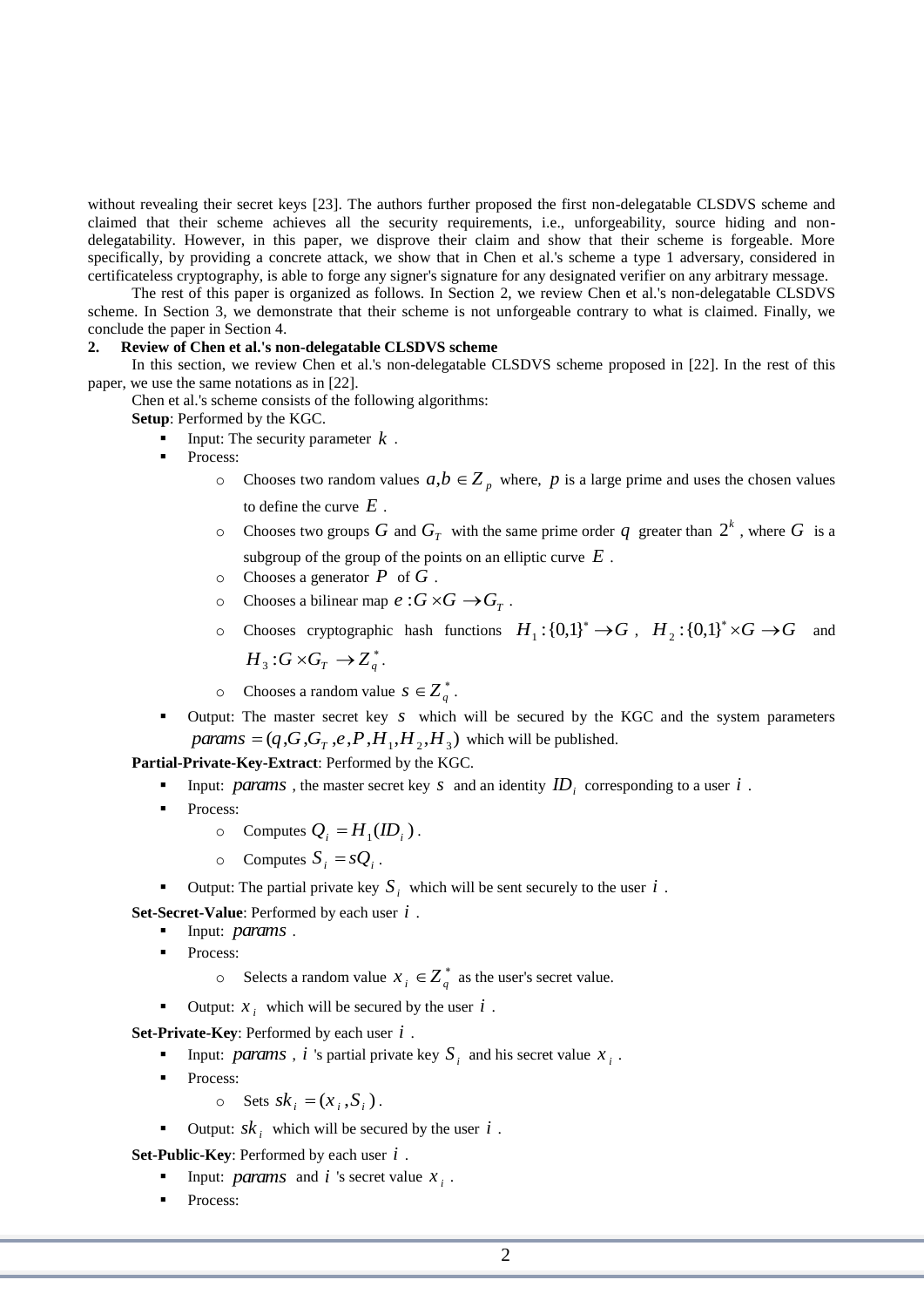- $\circ$  Computes  $pk_i = x_i P$  as the user's public key.
- **•** Output:  $pk_i$  which will be published.

**Sign:** Performed by a signer  $\mathcal A$ .

- Input: *params*, the signer's private key  $sk_A = (x_A, S_A)$ , the designated verifier's identity  $ID_B$  and his public key *pk* , and a message *m* .
- Process:
	- o Chooses two random values  $r, l \in Z_q^*$ .
	- o Computes

$$
Q_B = H_1(ID_B),
$$
  
\n
$$
A = lP,
$$
  
\n
$$
C_0 = rP,
$$
  
\n
$$
C_1 = H_2(m, A),
$$
  
\n
$$
C = C_0 + C_1 = (c_x, c_y),
$$
  
\n
$$
v = l + c_x x_A,
$$
  
\n
$$
R = rpk_B,
$$
  
\n
$$
\sigma = H_3(R, e(S_A, Q_B)).
$$

Output:  $\delta = (C, v, \sigma)$  as A 's signature on the message m for the designated verifier  $\beta$ .

**Verify:** Performed by the designated verifier  $\beta$ .

- Input: The signer's identity  $ID_A$  and his public key  $pk_A$ , the designated verifier's private key  $sk_{\beta} = (x_{\beta}, S_{\beta})$ , a message *m* and a signature  $\delta = (C = (c_x, c_y), v, \sigma)$ .
- Process:

o Computes

$$
Q_{A} = H_{1}(ID_{A}),
$$
  
\n
$$
A^{'} = vP - c_{x}pk_{A},
$$
  
\n
$$
C_{1}^{'} = H_{2}(m, A^{'}),
$$
  
\n
$$
C_{0}^{'} = C - C_{1}^{'}},
$$
  
\n
$$
R^{'} = x_{B}C_{0}^{'}},
$$
  
\n
$$
\sigma^{'} = H_{3}(R^{'}, e(Q_{A}, S_{B})).
$$

■ Output: True if  $\sigma = \sigma^{'}$  and False otherwise.

### **3. Cryptanalysis of Chen et al.'s scheme**

In [22], Chen et al. claimed that their scheme is existentially unforgeable against adaptive chosen message attacks. However, in this section, we disprove their claim and show that a type 1 adversary of certificateless cryptography (explained in Section 1 and called  $A_1$ ) can violate the unforgeability of their scheme against adaptive chosen message attacks. More precisely, given a message *m* and its corresponding signature generated by a signer for a designated verifier  $\beta$ ,  $A_1$  is able to forge  $A$  's signature for  $\beta$  on any new message of his choice, without knowing  $\mathcal A$  's partial private key ( $S_A$ ).

**Theorem** 1. Let  $A$  be a signer with identity  $ID_A$  who uses Chen et al.'s non-delegatable CLSDVS scheme. Suppose that a type 1 adversary  $A_1$  has access to a message m and  $A$  's signature on m for a designated verifier with identity  $ID_{\mathcal{B}}$ . Then,  $A_1$  is able to forge  $\mathcal{A}$  's signature for  $\mathcal{B}$  on any new message  $m'$  of his choice.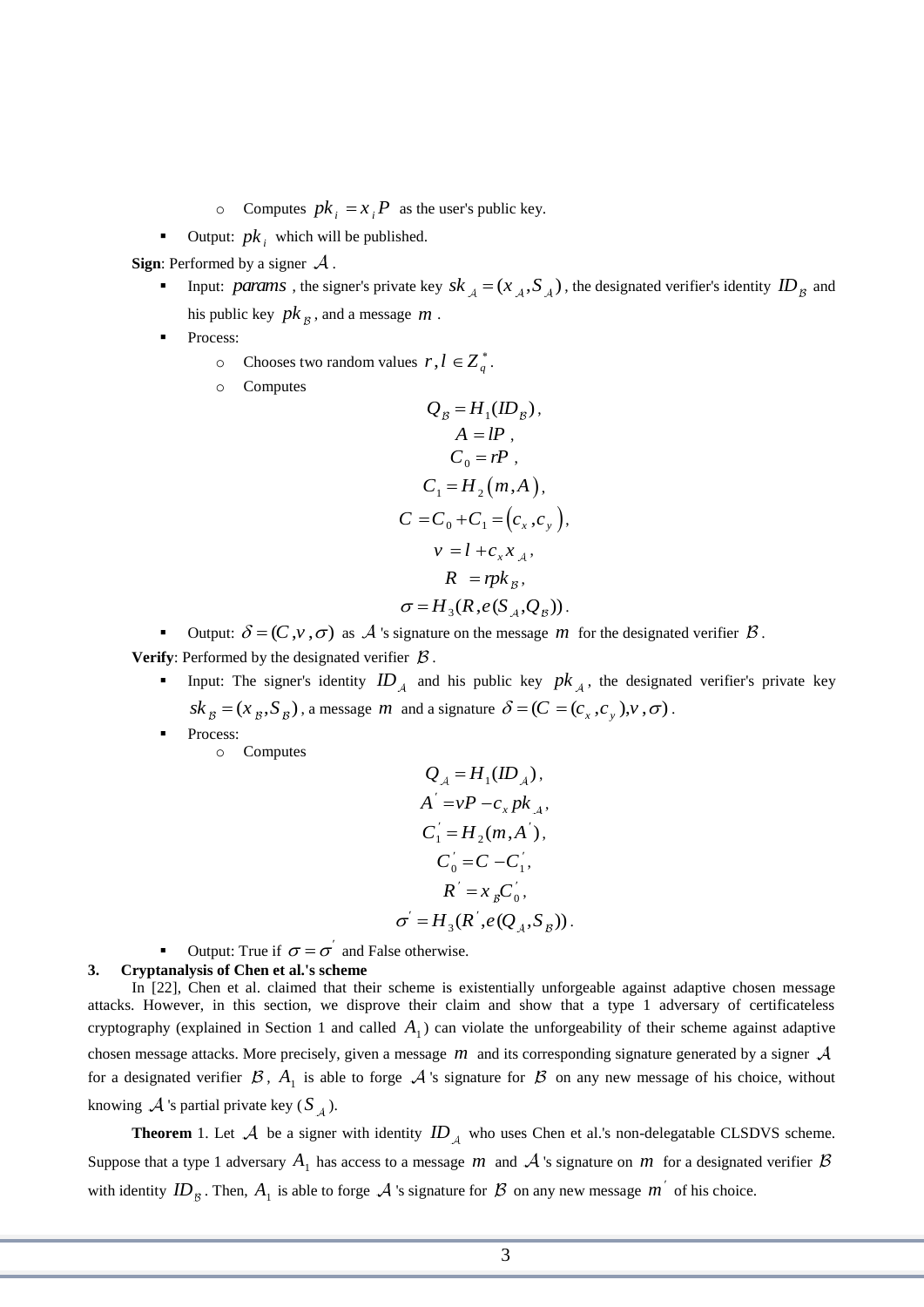#### **Proof**.

Let  $\delta = (C, v, \sigma)$  be A 's signature on *m* for the designated verifier  $\beta$ . According to the Sign algorithm of Chen et al.'s scheme, the signature  $\delta$  is constructed as follows:

$$
Q_B = H_1(ID_B),
$$
  
\n
$$
A = IP,
$$
  
\n
$$
C_0 = rP,
$$
  
\n
$$
C_1 = H_2(m, A),
$$
  
\n
$$
C = C_0 + C_1 = (c_x, c_y),
$$
  
\n
$$
v = l + c_x x_A,
$$
  
\n
$$
R = r p k_B,
$$
  
\n
$$
\sigma = H_3(R, e(S_A, Q_B)),
$$

where  $l, r \in Z_q^*$  are random values that are unknown to  $A_1$ . By using  $\delta$ ,  $A_1$  is able to compute  $C_0 = C - H_2(m, vP - c_x p k_A)$ . Note that the computation of  $C_0$  does not require any private key and it can be done by anyone using the known values. Now, to forge  $\mathcal A$  's signature for the designated verifier  $\mathcal B$  on a new massage  $m^{'}$ ,  $A_1$  uses the values  $C_0$  and  $\sigma$  and proceeds as follows:

- [1]. Chooses  $l' \in Z_q^*$  and computes  $A' = l'P$ .
- [2]. Sets  $C_0' = C_0$ .
- [3]. Computes

$$
C'_{1} = H_{2}(m', A'),
$$
  
\n
$$
C' = C'_{0} + C'_{1} = (c'_{x}, c'_{y}),
$$
  
\n
$$
v' = l' + c'_{x}x_{A}.
$$

- [4]. Sets  $\sigma' = \sigma$ .
- [5]. Outputs  $\delta' = (C', v', \sigma')$  as  $\mathcal A$  's signature on message m<sup>'</sup> for the designated verifier  $\beta$ .

Note that  $A_1$  is a type 1 adversary of certificateless cryptography and can get access to the secret key of any user. It can be easily verified that the forged signature  $\delta'$  is a valid signature of  $\cal A$  on  $m'$  for the designated verifier . A construction of the construction of the construction of the construction of the construction of the construction  $\Box$ 

#### **4. Conclusion**

Recently, Chen et al. proposed the first certificateless strong designated verifier signature (CLSDVS) scheme with non-delegatability property. However, in this paper, we show that their scheme does not achieve unforgeability which is the fundamental security requirement of a signature scheme. Therefore, proposing a non-delegatable CLSDVS scheme is still an open problem and needs further attention.

#### **REFERENCES**

- [1] Al-Riyami, S. S., Paterson, K. G. (2003). Certificateless public key cryptography, in Advances in Cryptology, p. 452-473.
- [2] Shamir, A. (1985). Identity-based cryptosystems and signature schemes, in Advances in Cryptology, p. 47-53.
- [3] Xiaoying, J. et al. (2018). An efficient provably-secure certificateless signature scheme for Internet-of-Things deployment, Ad Hoc Networks vol. 71, p. 78-87.
- [4] Karati, A., Islam, S.K.H., Karuppiah, M. (2018). Provably secure and lightweight certificateless signature scheme for IIoT environments, IEEE Transactions on Industrial Informatics, in press.
- [5] Pakniat, N., Abasi Vanda, B. (2018). Cryptanalysis and improvement of a pairing-free certificateless signature scheme, 15th International ISC Conference on Information Security and Cryptology (ISCISC'18), p. 1-5.